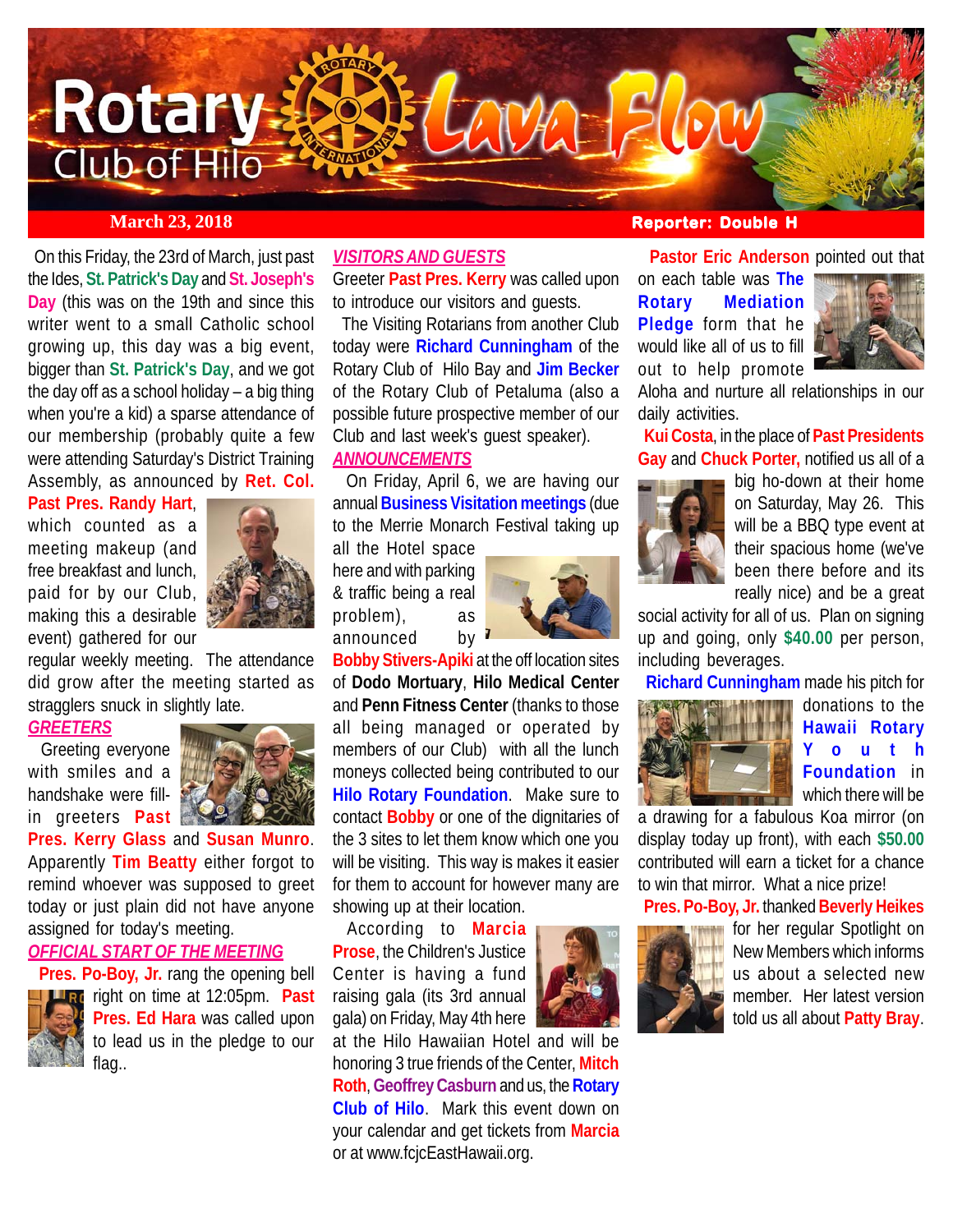# *Birthdays:*

**Bob Fujimoto** March 6 **Helene Tajiri** March 25

# *Club Anniversary:*

**Cathy Gray** March 3, 2017 (1) **Cindy Boots** March 7, 1997 (21) **Tom Brown** March 17. 1989 (29) **Chris McNichols** March 17, 2017 (1) **Naomi Menor** March 18, 1988 (30) **Tammy Silva** March 23, 2012 (6) **Chris Tamm** March 24, 1995 (23) **Helene Tajiri** March 25, 1994 (24) **Gail Takaki** March 28, 2008 (10) **Galen Ichinose** March 31, 2017 (1) **Thomas Jimenez** March 31, 2017 (1)

#### *Wedding Anniversary:*

**Sam & Sandy Wallis** March 1 (49) **Charlene & Amos Meyers** March 7 (47) **Mitchell & Karen Dodo** March 12 (13) **Jim Cheney & Xiao Ying Sun** March 18 (13) **Jerry & Sandy Watanabe** March 19 (29) **Beverly & Ken Heikes** March 23 (22) **Helene & Harvey Tajiri** March 23 (50)

#### *Announcements:*

**March 30 - No Meeting**

#### *Rotary Club of Hilo Board of Directors* **2017 – 2018:**

- President **Steve Handy, Jr.**
- Past President **Randy Hart**
- President Elect **Keith Okamoto**
- Vice President **Mitch Dodo**
- Co-Secretary **Treena Breyfogle**
- Co-Secretary **Jan Tanouye**
- Treasurer **Corey Kawamoto**
- Sergeant at Arms **Shane Okimoto**
- Rotary Foundations **Malcolm Chun**
- Membership **Connie Ichinose** • Public Relations – **Marcia Prose**
- International Service **Stew Hussey**
- Community Service **Wally Wong**
- Vocational Service **Bobby Stivers-Apiki**
- Club Service **Kui Costa**
- New Generations **Gail Takaki**
- **Foundation Chairpersons:**
- Hilo Rotary Club Foundation **Tim Beatty**
- The Rotary Foundation **Malcolm Chun**
- Hawaii Rotary Youth Foundation **Mitchell Dodo**

# *PAUL HARRIS RECOGNITION*

 **Ed Hara** was presented with his latest **Paul**



**Harris Pin** making **Eddie** having a **+6** status (that's **\$7,000** in contributions over the years). Congratulations **Eddie**!

*BIRTHDAYS AND ANNIVERSARIES*

Birthdays: None

**Wedding Anniversaries:**

**Past President Jim Cheney** and **Xiao Ying Sun** on March 18, 13 years.

**Jerry** and **Sandy Watanabe** on March 19, 29 years.

**Beverly** and **Ken Heikes**, today March 23, 22 years.

# **Club Anniversaries:**

**Tom Brown** & **Chris McNichols** on the 17th – 29 years & 1 year respectively.

**Naomi Menor** on the 18th – 30 years. **Tammy Silva**, today, the 23rd, 6 years. **\$\$ HAPPY DOLLARS \$\$**

**Richard Cunningham** was happy to be



here (he enjoys doing his makeups are our Club) and mentioned that the drawing for the mirror would be in about 2 weeks.

 **Eric** was happy cause his daughter was accepted into a seminary college in New York, starting next year. Good for her!



 **Beverly** was exceeding happy that her kids and family will be elsewhere tonight so she and her husband can celebrate their anniversary in ways unimaginable.

#### **Patty Terada** was happy about **RYLA** and



those (**Gail Takaki** and **Jen Tanouye** among others) who put it on for the kids. Great job.

 **Chris Tamm** was happy to be making another trip with his wife, this time to Panama for 10 weeks, meaning he will miss

notification of their wedding anniversary next week.

 **Pres Po-Boy Jr.** mentioned that as many of us as possible should plan on the District Conference coming up in May. This is an event



celebrating all that Rotary does in Hawaii and honors all the Clubs in their achievements.

# *GUEST SPEAKER*

Today's speaker, **Julie Mitchell**,

Executive Director of Ku'ikahi Mediation Center, was introduced by our illustrious President doing a long



reading of her bio and accomplishments. **Julie** (not related to our past member **Mitch Mitchell**) grew up in L.A. and moved to Hawaii in 1998, working for various nonprofits.

The Mediation Center was founded in 1983 as part of the local YMCA and became an independent non-profit in 2006.

Many of our Club members are/were either on their board or serve as mediators (among them **Dr. Fox**, **Gail Takaki**, **Nancy Cabral**) helping in the Center's goal of preventing and resolving conflicts at the lowest possible level.

 The Center is one of 2 non-profit community mediation centers in Hawaii County which collectively contract with the Hawaii State Judiciary to provide a variety of court-referred mediation services for district, family and circuit courts. What they try to do is to get people to "talk it out" for resolutions in their conflicts.





Photographer: **Kerry Glass**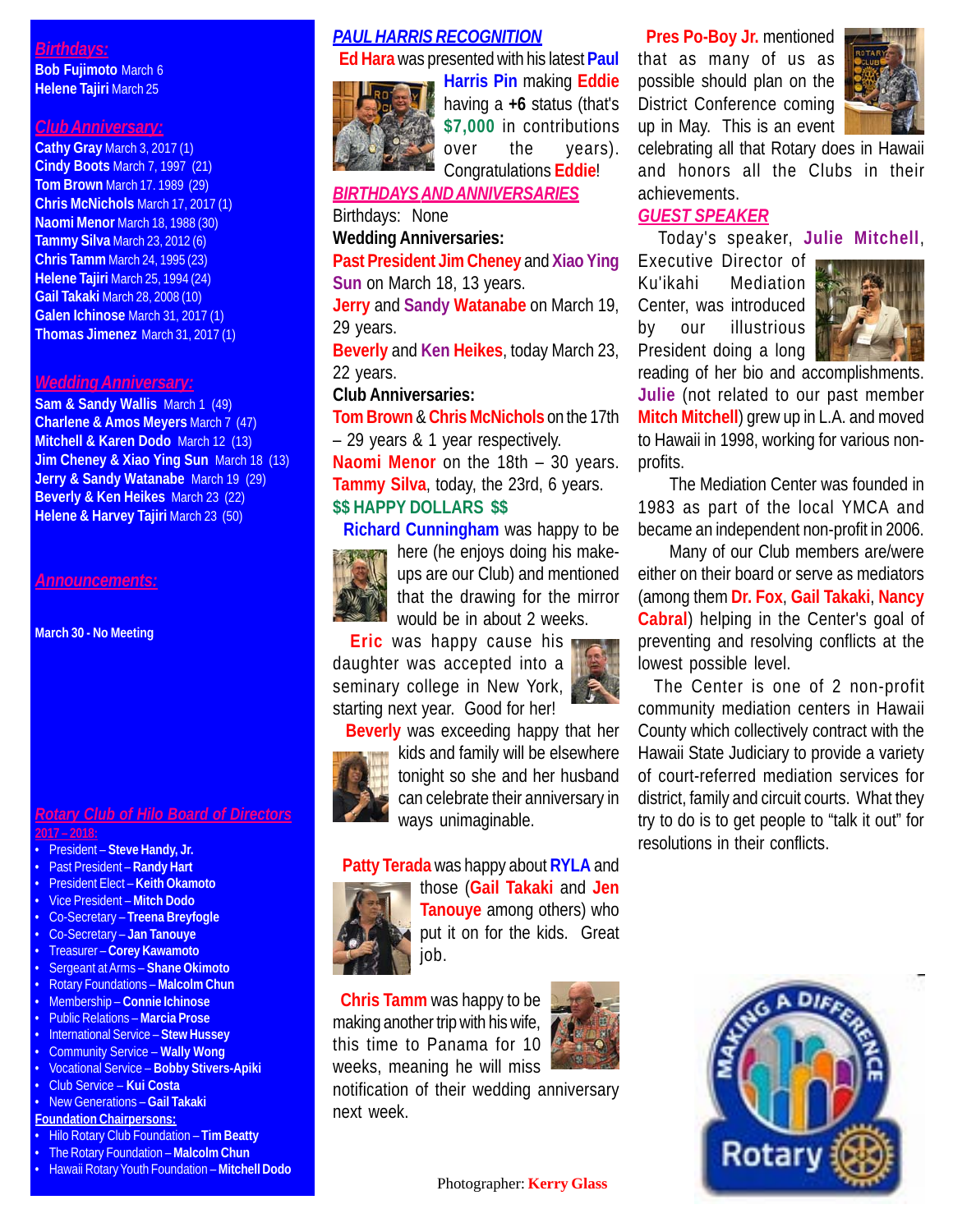With Hawaii having the longest life expectancy of all 50 states (did you know this?) at over 81 years of age, families and caregivers often experience serious conflicts as to what needs to be done for a kapuna. And, of course, something needs to be worked out and that's where the Center plays an important role.

 The 2 Centers here on the B.I. receive funding from the Hawaii County Office of Aging and a State Grant In Aid to provide conflict resolution services. Care givers often have problems with family members as to what needs are to be taken care of, thus often requiring the need for mediation. Saving homes from foreclosure and credit card debt are common occurrences. Facilitated family meetings are held where everyone can explore issues such as shared decision-making, durable and medical powers of attorney, division of care giving responsibilities and more.

 And this is where, for sure, the Center can help, offering a safe space for having difficult conversations, making tough decisions and resolving sensitive family matters. Being able to sit down with loved ones and formulating a plan that works for everyone is invaluable to families and their service providers.

 And on the other end of the spectrum, our keiki. Their problems are different but just as concerning. Developing mediators in their age bracket is a challenge, since kids will tend to listen more to their peers rather than to adults telling them what to do. Three schools in the Kau district (Mountain View Elem. School, Keonepoko Elem. School & Volcano School of Arts & Science) have kids working as mediators in trying to facilitate resolving disputes between 2 or more students.

To emphasis this point as to what the kids are doing, a short movie was shown as to what the kids do and what they have to go through to get the problems handled. One of the programs to help them is GABCD (Ground Rules, Ask Questions, Brainstorm, Choose Solutions, Document) where the kids get to learn and gain acceptance in doing the mediation with the other students having problems. **Julie**, then, had us do a live demo with hand claps and foot stomps to music in showing how the kids can offer this. What a treat!

 And as a result, the kids seem to wind up with more resolutions (80% of the time) compared to adult problems (60% of the time). This teaches the kids to work out their problems rather than bully or fight their way out of them.

**Julie** mentioned that there are flyers on the table about the Center and its programs and upcoming events. They obviously could use more support and volunteers and she encouraged everyone to sign up to be added to their email list for knowledge of their activities.



After a few questions and comments from the audience **Pres. Po-Boy, Jr.** thanked her for this informative and enjoyable talk and called upon **Past Pres. Jim Kennedy** to lead us in the recitation of the **4-Way Test** of the things we think, say and do.

But just before the actual close of the meeting **Nancy** made an



terrific contribution of **\$500** to the **HRYF** (she wants that mirror apparently). And **Pres. Po-Boy, Jr.** mentioned that the Hawaii District Governor will be going with him and his group to Fiji to learn about what Rotary is accomplishing down there.

And with that, the meeting officially came to an end.

*Pau*